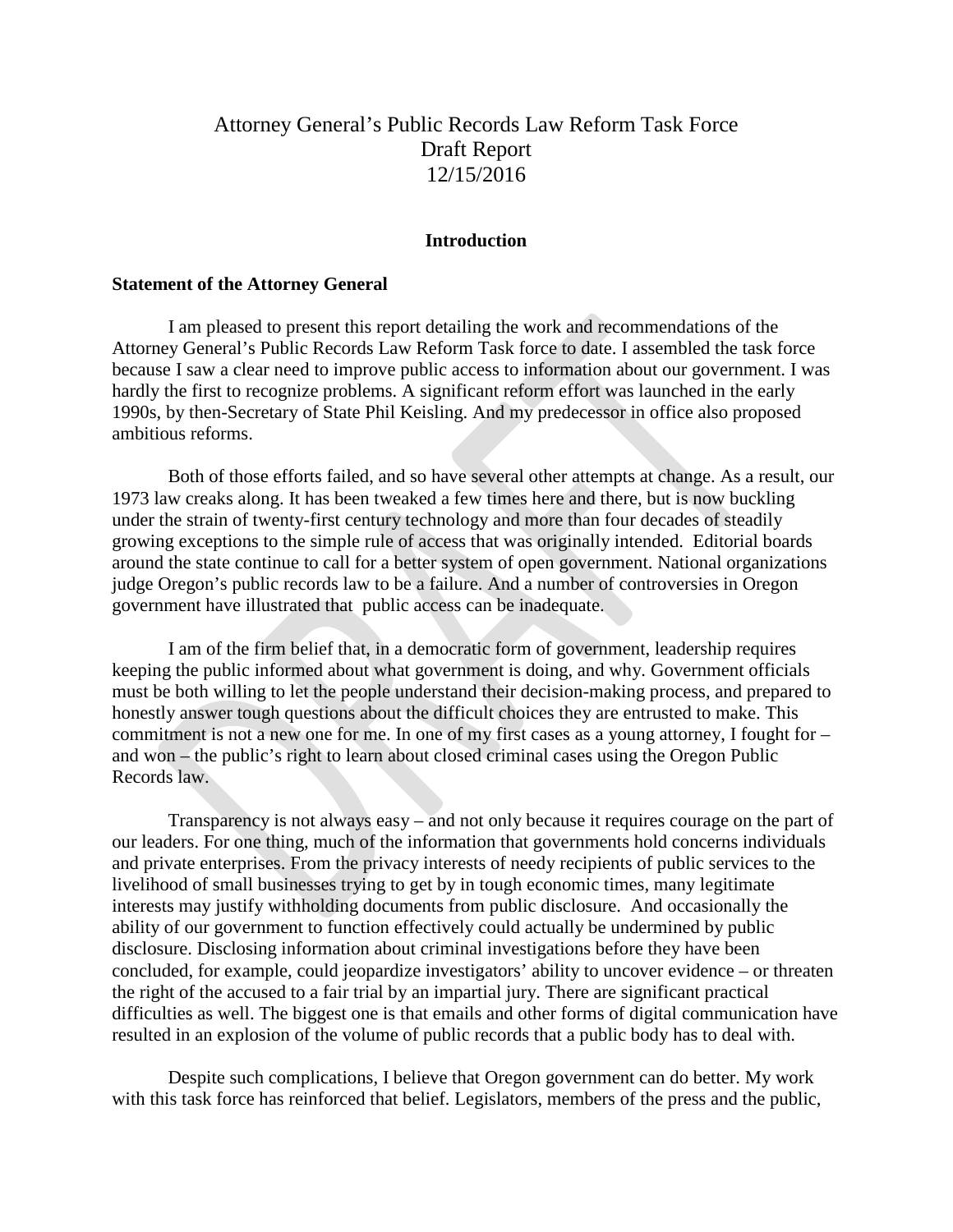and representatives of state and local government have come together in good faith to find ways we can make the Oregon Public Records Law work better. We will not fix the problems overnight. But I am excited by what this task force has come up with so far, and I look forward to working with the legislature to start making these recommendations into reality.

### **Task Force Composition and Meetings**

The Attorney General's Public Records Law Reform Task Force was announced on October 23, 2015. The Attorney General Rosenblum created the task force out of concern that the Oregon Public Records Law is not working as intended. There is a widespread perception that government officials use vagaries in the law to delay or frustrate the public access that the law is meant to facilitate. Consequently, the Attorney General invited legislators, along with representatives of the press, the public, and state and local governments, to convene the task force. The current members of the task force are

Senator Lee Beyer Jeb Bladine, Oregon Newspaper Publishers Association Rob Bovett, Association of Oregon Counties Nick Budnick, Oregon Territory Society of Professional Journalists<sup>[1](#page-1-0)</sup> Representative Ken Helm Representative John Huffman Michael Kron, Special Counsel to Attorney General Rosenblum Senator Jeff Kruse Mark Landauer, Special Districts Association of Oregon Emily Matasar, Government Accountability Attorney, Office of the Governor<sup>[2](#page-1-1)</sup> Josh Nasbe, Oregon Judicial Department<sup>[3](#page-1-2)</sup> Jesse Ellis O'Brien, Oregon State Public Interest Research Group<sup>[4](#page-1-3)</sup> Betty Reynolds, public member Attorney General Ellen Rosenblum Keith Shipman, Oregon Broadcasters Association<sup>[5](#page-1-4)</sup> Robert Taylor, Deputy Secretary of State Scott Winkels, League of Oregon Cities

<span id="page-1-0"></span> $1$  Mr. Budnick replaced Les Zaitz, who served on the task force from its inception through November of 2016.

<span id="page-1-1"></span><sup>&</sup>lt;sup>2</sup> Ms. Matasar replaced Gina Zejdlik, former Senior Policy Advisor to the Governor, who served on the task force from its inception through the April 2016 meeting of the task force; Ben Souede, General Counsel to the Governor, temporarily replaced Ms. Zejdlik until Ms. Matasar

<span id="page-1-2"></span> $\frac{3}{3}$  Phil Lemman of OJD filled in for Mr. Nasbe during some task force meetings.

<span id="page-1-3"></span><sup>&</sup>lt;sup>4</sup> Mr. O'Brien replaced Dave Rosenfeld, who served on the task force from its inception, in May of 2016.

<span id="page-1-4"></span><sup>&</sup>lt;sup>5</sup> Mr. Shipman replaced John Tamerlano, who had served on the task force from its inception, in January of 2016.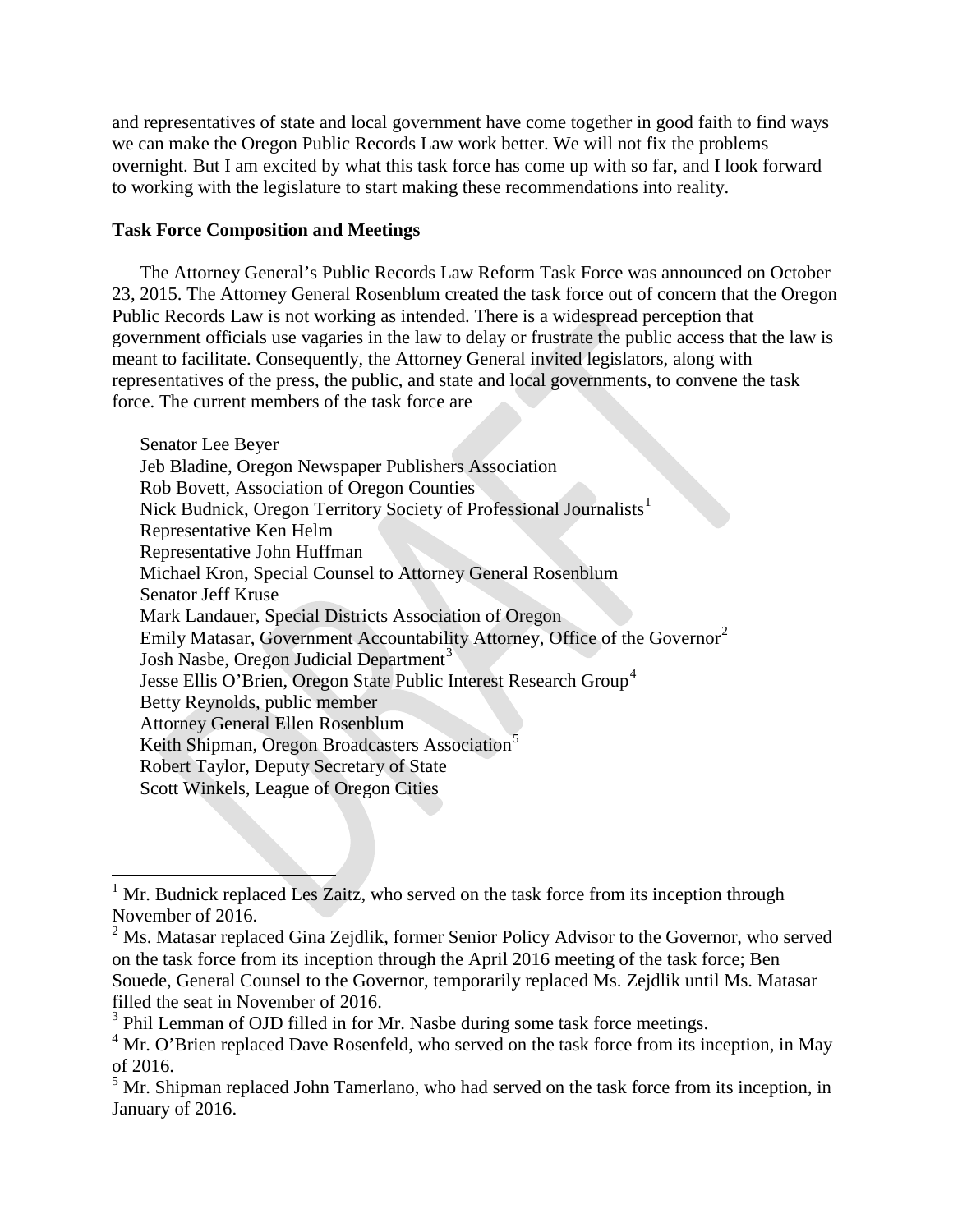The Attorney General's goal has been that the task force will identify ways to improve the public's access to information about what its government is doing and why.

Since its creation just over a year ago, the task force has met a dozen times. Members of the task force have also solicited public input through hearings held in Salem, Eugene, Portland and Bend.

### **Purpose and Structure of Report**

This report summarizes the work of the task force to date. It describes areas for action identified by the task force, and areas for further consideration going forward. Following a general background and executive summary, the body of the report is organized around six general topics that emerged over the course of the task force's work. For each of those subjects, this report first explains existing laws relevant to the subject. It then briefly describes what the task force found in the course of its work pertaining to the issue. Finally, it provides and explains the specific recommendations of the task force.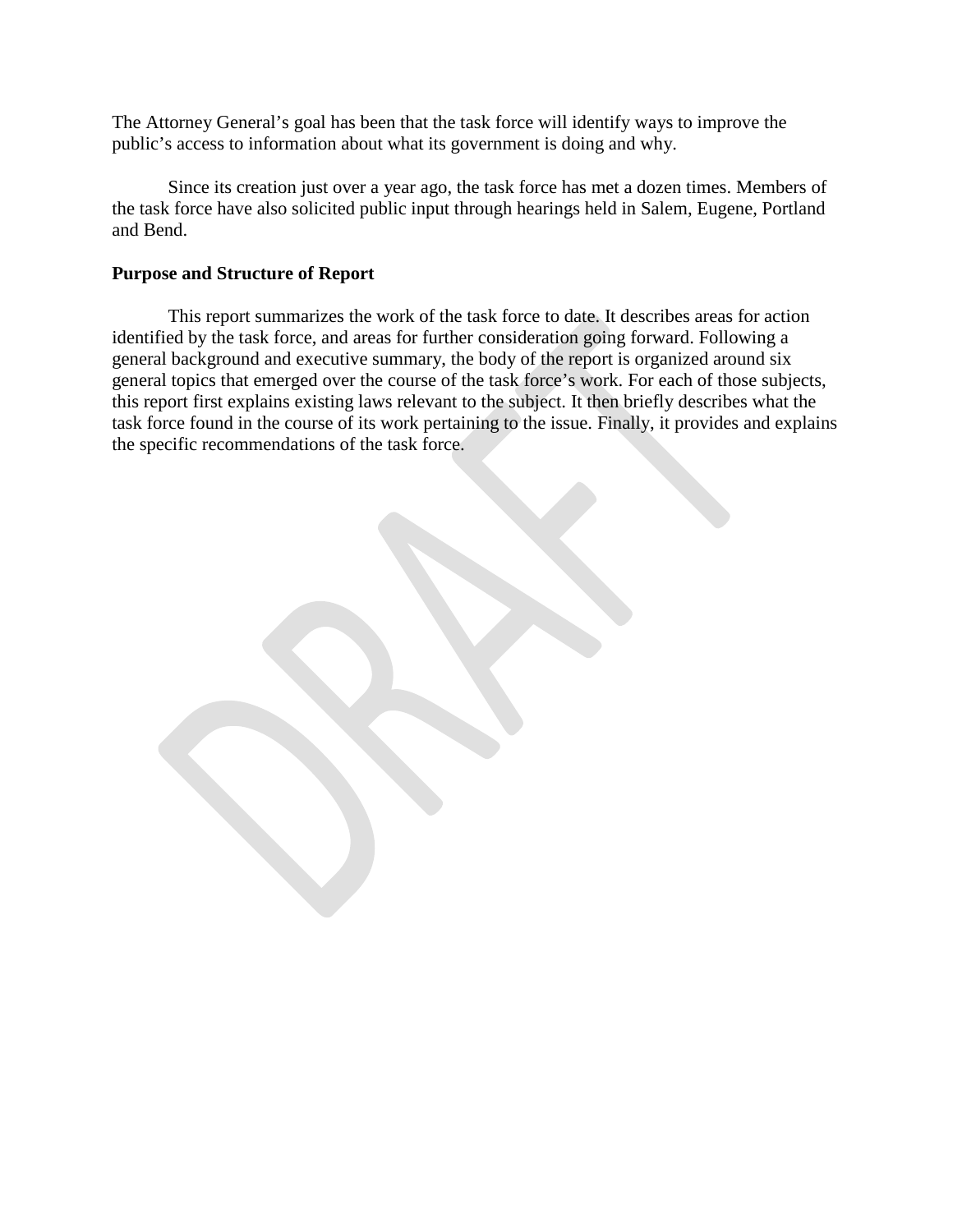# **Executive Summary**

This report presents conclusions and recommendations in six areas.

# **1. Foster a culture of transparency within government.**

The perception that public bodies too often view public records requests as a chore to endure, or a difficulty to avoid, is prevalent. Government representatives acknowledge that responding to records requests often requires taking staff away from other work to focus on a requester's specific interest. Although requests can present a legitimate resource issue, the task force has identified a number of steps that should encourage public officials to view transparency as a core function, rather than an obstruction to their work:

- The legislature should enact a strong legislative policy statement explaining the important value of transparency.
- The legislature should also protect public bodies and public officials who act consistently with that policy by shielding them from liability for good faith disclosures and ensuring that privileged information they disclose cannot be used against them in court.
- Finally, the legislature should create a public records advocate charged with training state and local officials throughout Oregon on the requirements of the public records law. It may be a good idea to provide the advocate with additional resources to help public bodies respond to public records requests as well.

# **2. Establish timelines for responding to public records requests.**

Oregon law differs from that of many states in that it provides no specific timeframes for responding to public records requests. The task force heard a number of concerns about this issue, from journalists working under deadlines and from citizens frustrated by the sense that requests can vanish into a bureaucratic black hole. The task force recommends establishing baseline expectations and communication requirements. Some flexibility is important because different requests require different amounts of work, and because the volume of requests received, and the resources available to respond to those requests, differs from one public body to another. The legislation that is being proposed based on the work of the task force includes this flexibility:

- Require an initial acknowledgment of the request within five business days unless the public body first completes its response to the request.
- A public body must complete its response to the request as soon as practicable, not later than ten additional business days, or else provide an explanation of when the public body expects to complete its response. (This explanation is excused if not reasonably possible under the circumstances.)
- Requesters may petition the Attorney General (state agency records) or District Attorney (any other public body's records) to contest the response time.

# **3. Simplify and clarify exemptions from public disclosure.**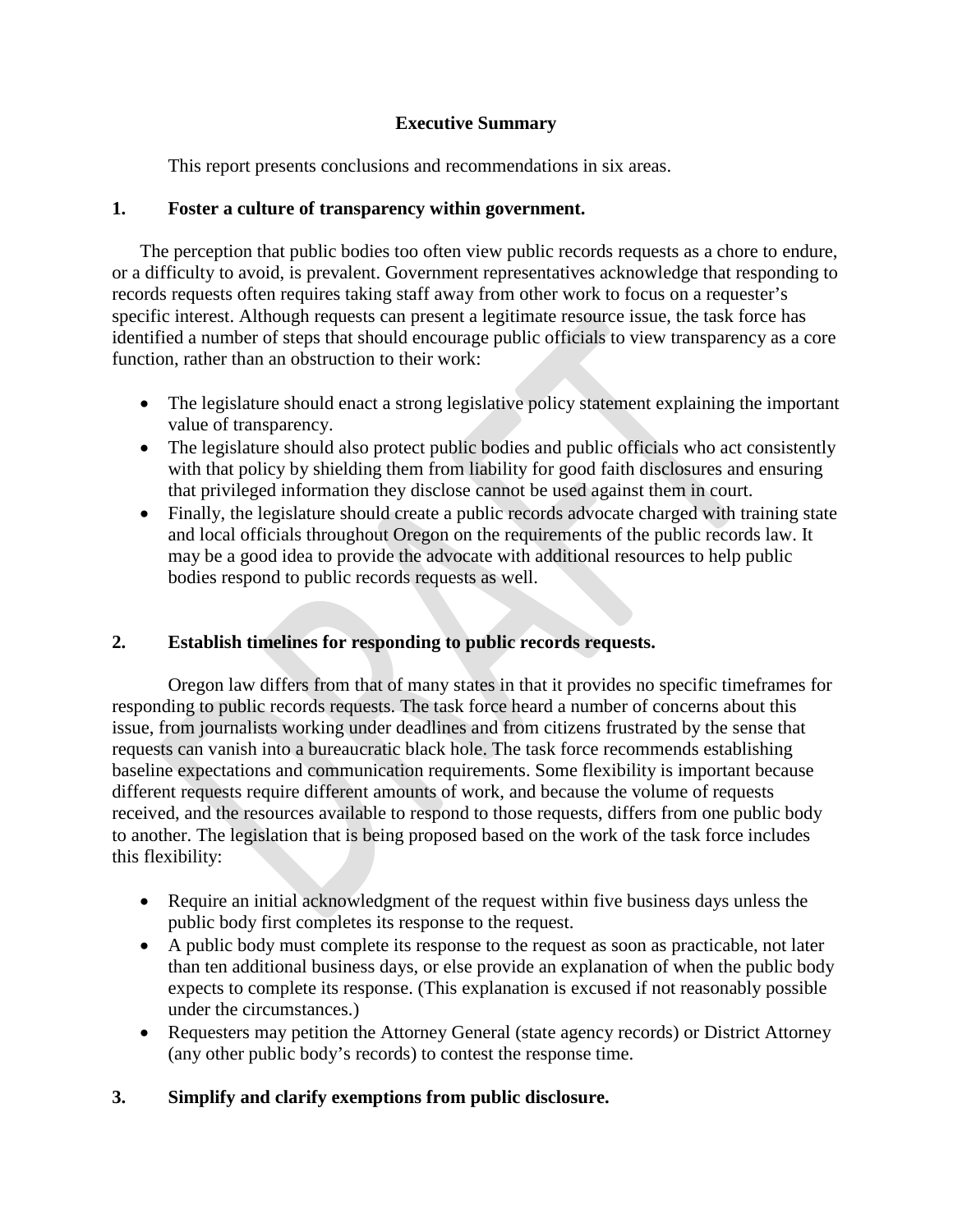State law currently includes more than 550 exemptions from required public disclosure, scattered throughout 17 volumes of statutes. Some affirmatively prohibit disclosure, while others simply allow information to be withheld. Many exemptions deal with similar kinds of information – but having been enacted piecemeal across more than 40 years, they are not necessarily uniform in how they treat that information. Government representatives point out that the myriad categories of information that the legislature has deemed confidential significantly complicate responses to public records requests. A complete solution to this problem may ultimately require comprehensive legislative review. The task force, and the Attorney General's office, stand ready to assist the legislature in this endeavor should the legislature wish. In the meantime, the task force's work on this issue points to two immediate steps:

- Statutorily require the Attorney General to create a user-friendly electronic catalog of exemptions, allowing requesters and public officials one-stop access to relevant Oregon statutes and court decisions. The task force has made significant progress toward this end, and the legislature should ensure that work is preserved and built on going forward.
- Make a legislative commitment that future exemptions will be carefully considered and written.
- The legislature should figure out a plan for a comprehensive review of exemptions, with an eye towards reducing the overall number of exemptions and making existing exemptions more consistent with one another.

# **4. Look for electronic solutions to improve public access in the digital age.**

Since the Oregon Public Records Law was enacted in 1973, the means by which public business is conducted has changed dramatically. Email and other electronic systems have resulted in an explosion of the volume of public records, which can contribute significantly to the difficulty of responding to requests. Current law does not require public bodies to consider public access when designing electronic systems, from databases to email servers. To truly facilitate ready access to government information in the digital age, the task force submits that this will need to change:

- A forward-looking solution to the problem of electronic records is imperative. The task force intends to review this issue further.
- The legislature may want to consider a simple requirement that public bodies consider the need for appropriate public access when acquiring or designing new electronic systems.

# **5. Create a Public Records Advocate to assist public records requesters and public bodies.**

A handful of resources are currently available to public bodies and members of the public to help make sense of the Oregon Public Records Law. Every public body is required to have a publicly-available policy describing how public records requests should be made. And the Attorney General makes the Attorney General's Public Records and Meetings Manual available on the Department of Justice website. But the task force agrees that an office dedicated to helping both members of the public and public bodies navigate the Oregon Public Records Law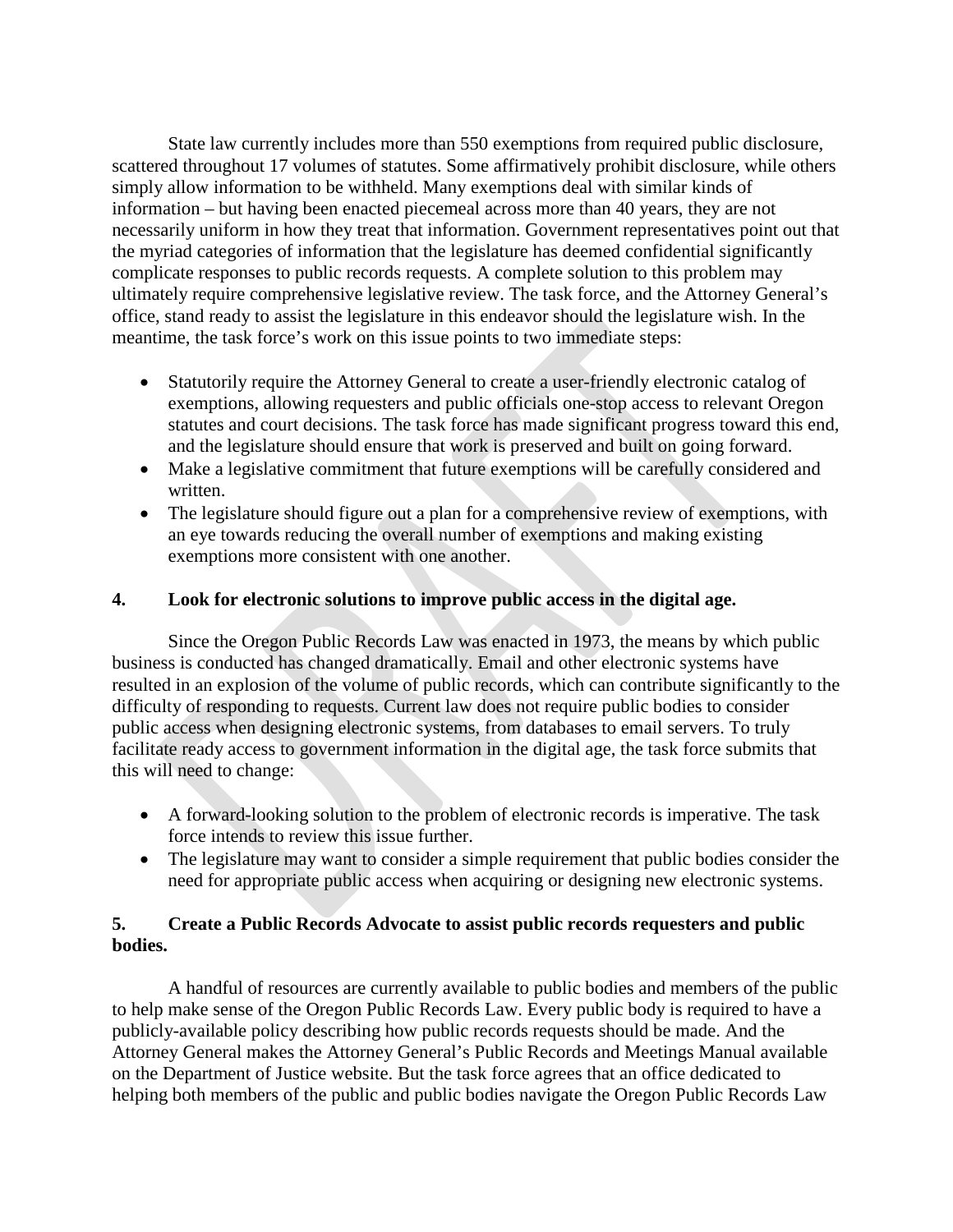would be immensely beneficial. Although some of the possible roles for such an office garnered different levels of support, the task force found consensus around a number of critical features:

- Create an independent office in order to ensure that it can be trusted to act fairly.
- Provide the advocate with resources to train state and local government employees across Oregon, and to educate members of the public.
- Make mediation services of the advocate available at no cost to requesters and public bodies acting in good faith.
- Consider providing the advocate with additional resources to help public bodies respond to public records requests.
- Consider giving the advocate authority with respect to the Oregon Public Meetings Law as well.

### **6. Find a way to ensure that costs do not prevent meaningful public access.**

Of all the issues raised before the task force, the issue of cost may be the most difficult to resolve. On the one hand, journalists and members of the public offered persuasive justifications for free public access. Public records are created at taxpayer expense by government workers pursuing ends that are meant to benefit the public as a whole, and officials in a democratic government should not only expect their actions to be scrutinized and questioned, but should welcome the opportunity to explain their leadership to the public they serve. On the other hand, representatives of government pointed out that many of the exemptions that complicate the public records process are designed to protect private information – of individuals and business enterprises – that the government must collect, rather than to protect government information. And they observed that responding to large records requests can effectively divert public resources away from the public mission of a government entity toward the private interest of the particular requester. Given the significance and complexity of this issue – and the fact that prior attempts to address it through legislation have uniformly failed – the task force has largely focused on other areas where consensus seemed more readily achievable. But the task force fully intends to examine this issue going forward, and makes the following recommendations:

- The task force will work to identify solutions that make meaningful public access to government information affordable, while protecting public resources from being unreasonably diverted away from serving the public in favor of serving the private interests of public records requesters.
- The legislature should include in the policy statement language explaining the state's policy with respect to the cost of obtaining public records.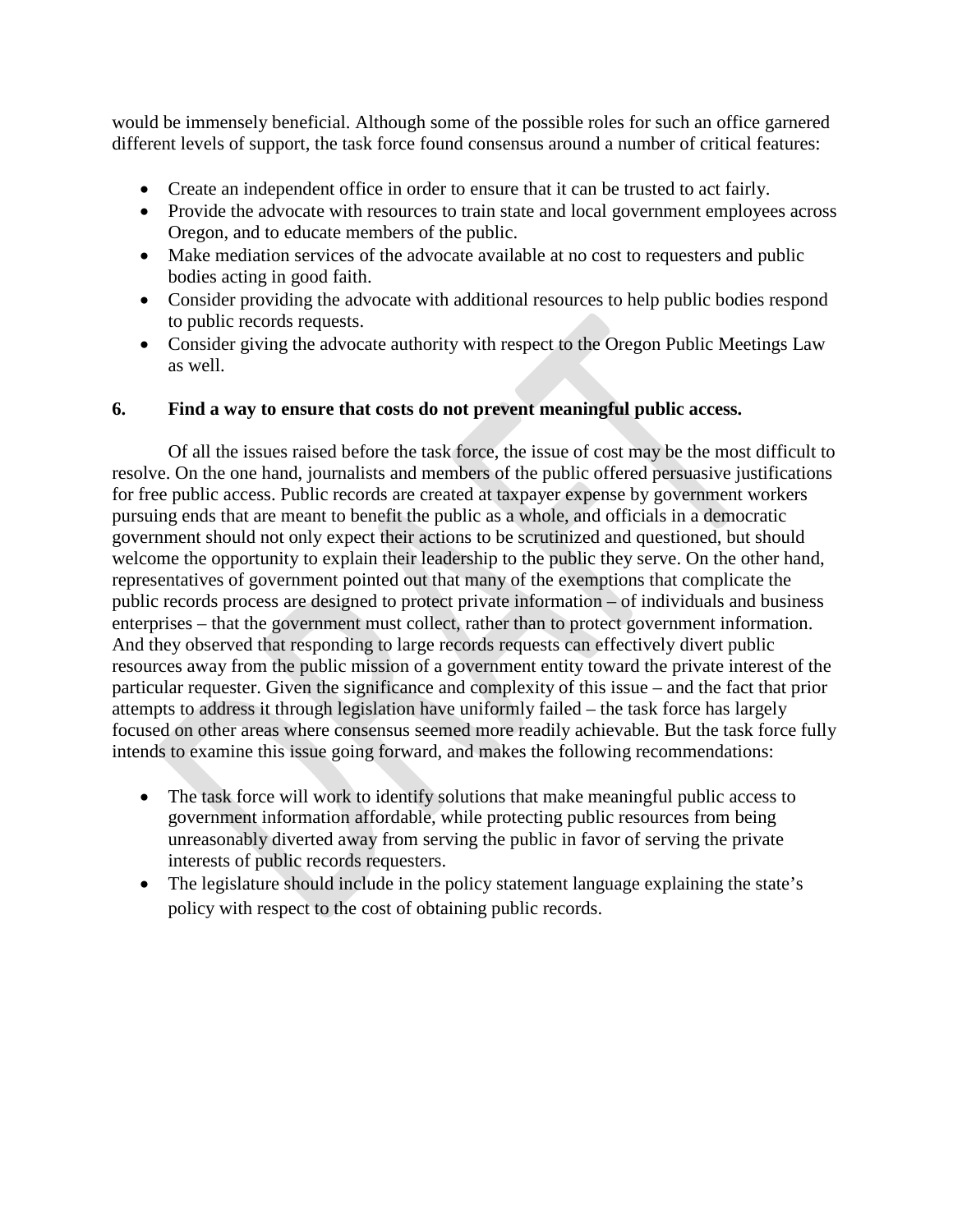#### **Culture of Transparency**

#### **Current Law**

Although Oregon's appellate courts frequently cite Oregon's policy of public access to government records, a direct statutory explanation of that policy is nowhere to be found. This is in stark contrast to the Oregon Public Meetings Law, which contains an eloquent explanation of its purpose:

The Oregon form of government requires an informed public aware of the deliberations and decisions of governing bodies and the information upon which such decisions were made. It is the intent of ORS 192.610 to 192.690 that decisions of governing bodies be arrived at openly.

#### ORS 192.620.

Part of the legal framework that courts have constructed around Oregon's policy of openness is the idea that public records exemptions are typically discretionary. That means that, even if a public record is exempt from disclosure, a public body is usually free to disclose it anyway. Again, however, this policy exists in judicial decisions, not statutes.

Oregon's statutes are also silent on what consequences a public body, or an individual public official, might face as a result of disclosing public records. Again, court decisions giving public bodies discretion to disclose exempt public records suggest that disclosure is unlikely to result in liability – at least unless there is a law prohibiting disclosure. But Oregon's appellate courts have not said so expressly.

#### **Task Force Review**

The perception that public officials resent and work to frustrate public records request was relayed to the task force by more than one member. Government representatives acknowledge that responding to requests can sometimes be difficult and may require public bodies to pull employees off of regular job duties to process responses. The complexity of the Oregon Public Records Law was also cited as a daunting factor. In enacting more than 550 exemptions from public disclosure, the legislature has indicated that good reasons exist to withhold an array of information from records requesters. Media representatives, meanwhile, pointed out that public bodies seem to be either largely unaware that most of those exemptions are optional, or rarely interested in taking advantage of that fact.

The task force also heard that courts interpreting the public meetings law routinely rely on the explicit policy statement in that law. The policy statement provides a clear statement of intent by which other provisions of the law can be judged. The policy statement can similarly provides a ready benchmark that boards and commissions can use to guide their decisions about the application of the public meetings law: is this proposed course of action consistent with the need for our decision to be arrived at openly?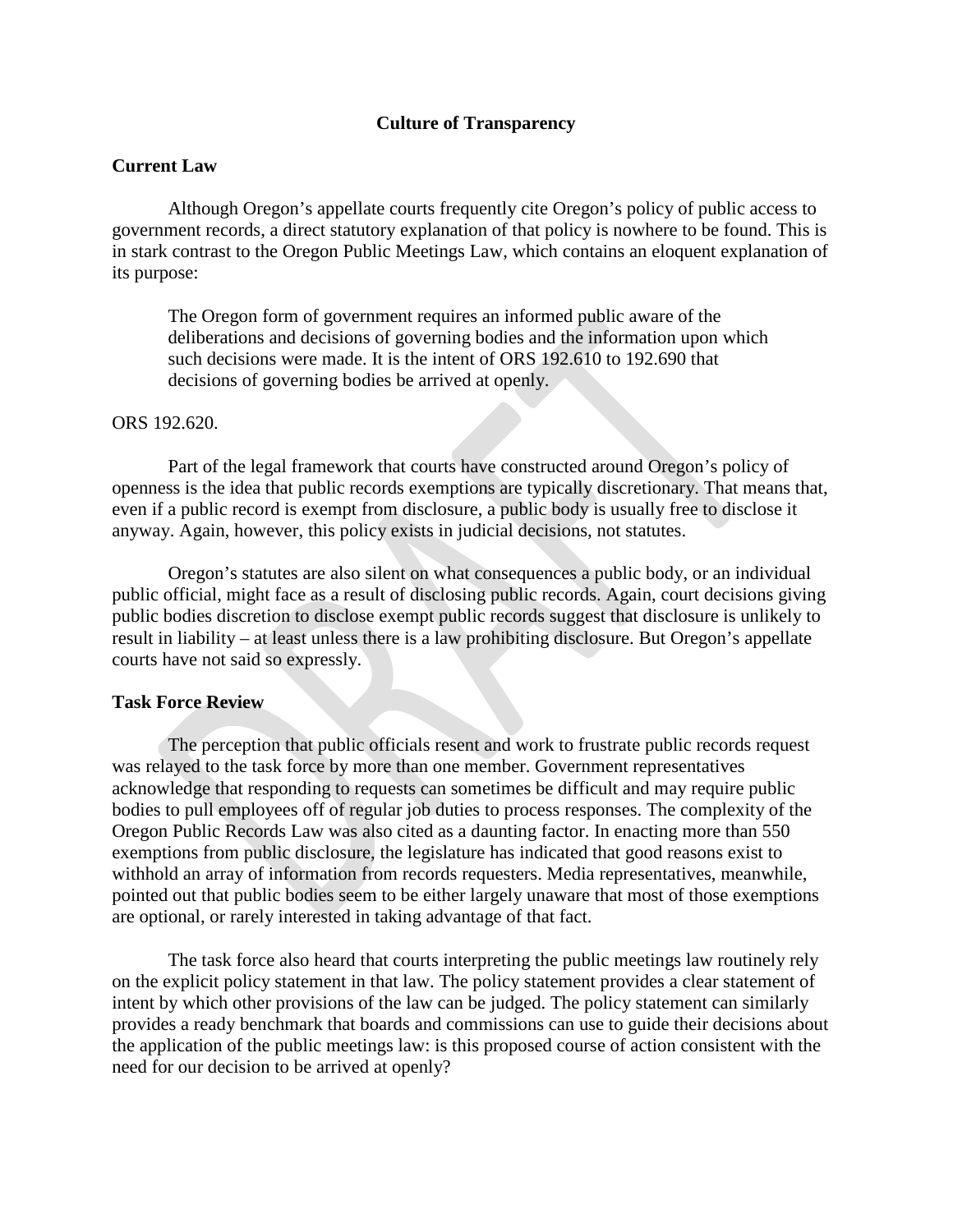In addition, the task force learned that, in recent years, Oregon public bodies have faced actual or threatened litigation by private entities unhappy with disclosures (or planned disclosures) under the public records law. Similarly, privileged material – which could easily be disclosed in large public records production – could potentially be used against a public body. Like the complexity of the law, these types of risk can make it difficult for public bodies to embrace the virtues of transparency.

Finally, in looking at the concept of a public records advocate – discussed below in more depth – the task force came to the conclusion that such a position could play a significant role in encouraging government openness.

### **Recommendations**

Overall the attitude of public bodies and public officials to public records requests undoubtedly varies – from one public body to another and even from one official to another. But it is clear that there are public bodies in the state that do not regard transparency as a core function. Given that public records requesters are perfectly within their rights to make requests that primarily serve their own interests, regardless of the public good, it is probably impossible to imagine a world in which every conceivable public records request will be met with enthusiasm. But the following recommendations of the task force should help public bodies foster a culture that values transparency in service of the public interest..

# **1. Enact a strong legislative policy statement explaining the important value of transparency.**

In addition to providing guidance to government officials and courts, public records requesters will be able to use such a statement to encourage recalcitrant public bodies to embrace transparency. A policy statement will also lay groundwork for future work by the task force and legislature to further improve the Oregon Public Records Law.

# **2. Protect public bodies and public officials who act consistently with that policy by shielding them from liability for good faith disclosures and ensuring that privileged information they disclose cannot be used against them in court.**

A culture of transparency requires public bodies and public officials who are confident state laws will not punish them for embracing the policy of openness in good faith.

### **3. Create a public records advocate charged with training state and local officials throughout Oregon on the requirements of the public records law, and educating the public.**

An independent and trusted third party charged with helping public bodies understand and comply with the law could be invaluable in reinforcing the expectation of open government. Access to training will help ensure that public employees are aware of the requirements of the law. Meanwhile a public-facing educational role may enable the advocate to help explain to requesters when requests may be difficult to process for various reasons.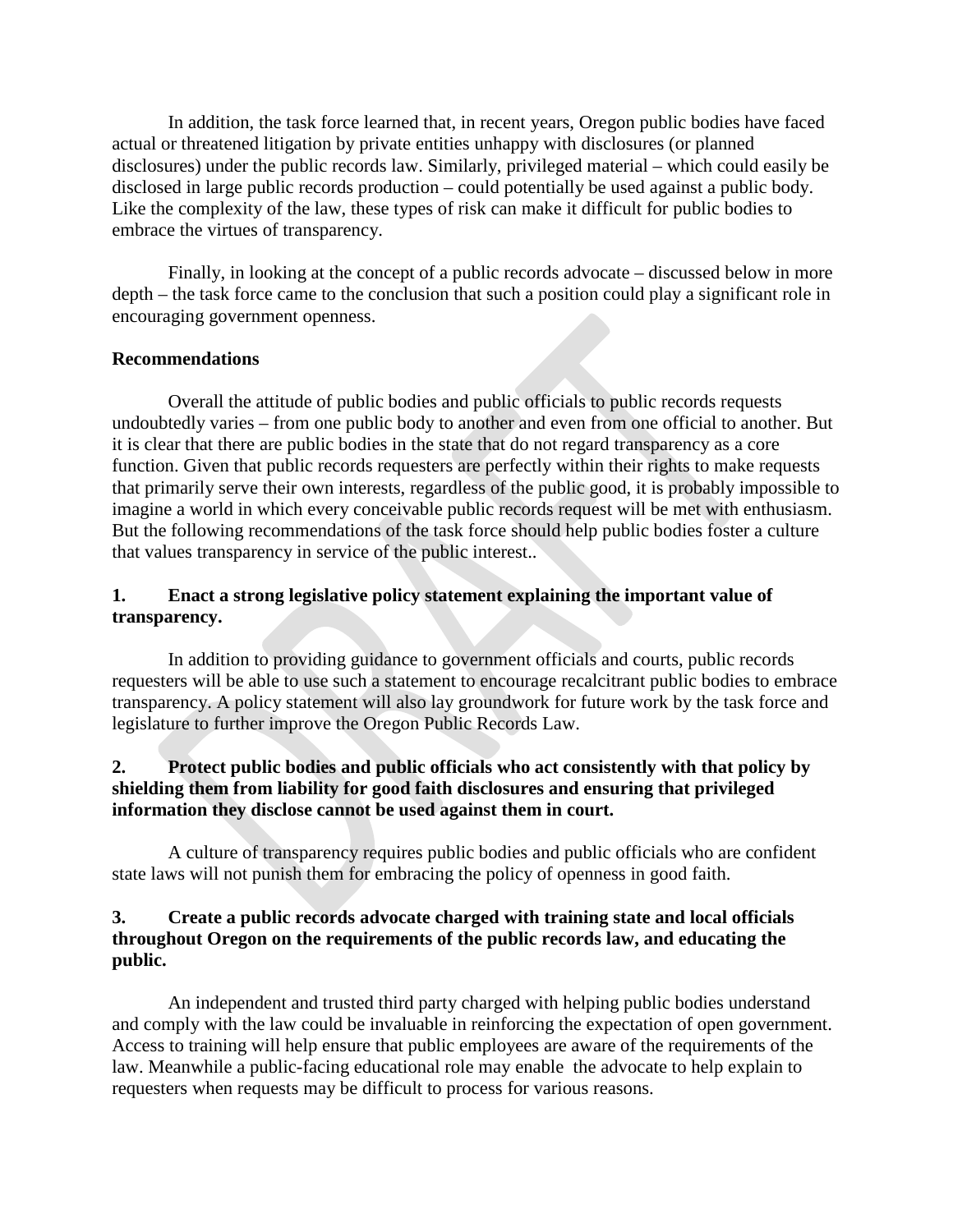#### **Timeframes for Fulfilling Requests**

#### **Current Law**

No Oregon statute provides a specific timeframe for responding to public records requests. Two statutes provide ambiguous – and consequently flexible – guidance.<sup>[6](#page-8-0)</sup> First, ORS 192.440(2) requires a public body to "respond as soon as practicable and without unreasonable delay" to written records requests. But that requirement can be completely satisfied by providing a statement that "the public body is uncertain whether the public body possesses the public record and that the public body will search for the record and make an appropriate response as soon as practicable." Second, ORS 192.430(1) requires public bodies to "furnish proper and reasonable opportunities for inspection and examination." This provision effectively requires public bodies to provide public records as soon as they reasonably can. But the standard is nebulous, and its enforcement can be inconsistent.

#### **Task Force Review**

The timeliness of public bodies' responses to public records request was a subject of frequent discussion in the work of the task force. On the one hand, an audit completed by the Oregon Secretary of State on November 17, 2015 found that, at least for the state agencies that the auditors examined, the bulk of routine public records requests are complied with in a timely manner. But the report also found that larger or more complicated requests were another story. Meanwhile, many of the journalists and individuals who presented testimony during public hearings expressed the view that public records requests were often unduly slow. For journalists, the nature of the news cycle amplifies the sense of frustration caused by delays. Others expressed that unexplained or unreasonable delays create an impression that government is divorced from the public and unconcerned with their interests.

On the other hand, government representatives pointed out that the staff time required to respond to public records requests represents a public resource. Allocating it to responding to public records requests submitted by private entities and individuals means that resource is unavailable for other tasks.

The task force also learned that a number of states provide specific timeframes for responding to public records requests, some as short as three days. Other states have timeframes

<span id="page-8-0"></span><sup>&</sup>lt;sup>6</sup> In addition. ORS 192.465(2) provides that "[t]he failure of an elected official to deny, grant, or deny in part and grant in part a request to inspect or receive a copy of a public record within seven days from the day of receipt of the request shall be treated as a denial of the request for the purpose of determining whether a person may institute proceedings for injunctive or declaratory relief under ORS 192.450 or 192.460." Although this may sound like a deadline, its actual effect is slightly different. Basically, it means that after seven days a requester can get into court and argue that the elected official has violated the law – in the words of the statute, the requester may "institute proceedings." But it is not actually a deadline; it does not mean that the requester will necessarily win the lawsuit.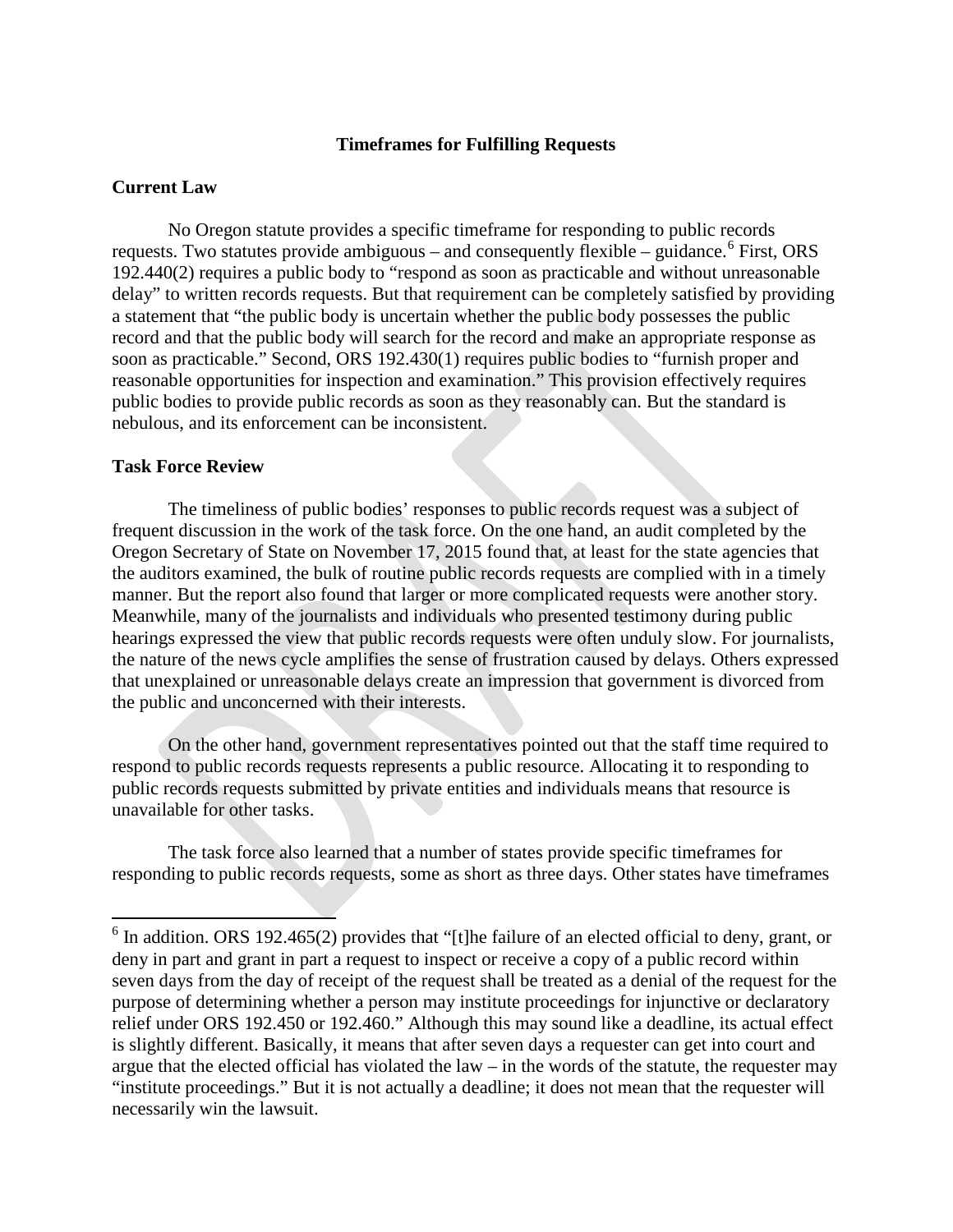with built in flexibility to account for requests that cannot be satisfied within the generally established deadlines. The task force also reviewed prior proposals to establish response timeframes in Oregon, all of which failed to secure support in the Legislative assembly

Overall, the task force felt that it was important to create statutory timeframes within which requesters could generally expect their requests to be fulfilled. But the task force also felt it important to preserve flexibility to deal with unusually large or complicated requests – and to account for both small public bodies and public bodies that receive high volumes of requests. A significant amount of deliberation and debate went into deciding on the right timeframes to propose. Too short, and the law would be set public bodies up for failure, even those acting in good faith. Too long and the new statute could actually make current response times longer – which would be the opposite of what the task force is trying to achieve. In the end, the task force's recommendation represents a compromise reflecting the agreement between the task force members that the timeframes should be understood to establish outside parameters rather than ordinary practice for responding to records requests. Language in the proposal reflects that, as does the explicit right of a requester to petition for review of longer response times. Should that understanding fail to carry through into practice, the recommended timeframes would certainly need to be revisited.

# **Recommendation**

# **1. Require an initial acknowledgment of the request within no more than five business days unless the public body first completes its response to the request.**

An initial acknowledgment opens lines of communications between the public body and the requester. It provides an opportunity for a public body to seek clarification of the request or suggest ways in which the request could be narrowed to meet the requesters needs more quickly and at lower cost. The task force anticipates that many public bodies should be able to fulfill this step far more quickly – and will do so – but five business days provides enough time that even small public bodies with few resources should be able to comply.

### **2. A public body must complete its response to the request as soon as practicable, not later than ten business days after the acknowledgment was due, or else provide an explanation of when the public body expects to complete its response.**

This ten day period was the primary subject of debate among task force members. The period is long enough that it could, if misunderstood or misapplied by public bodies, lengthen average response times rather than shortening them. The task force proposal is written to avoid those consequences by (1) ensuring that public bodies are *always* required to complete their responses as soon as practicable; (2) clarifying that this period is meant as an outside window; and (3) providing an explicit right to seek review of a public body's timeframe for completing its response to the request.

# **3. These timeframes are excused if compliance is not reasonably possible under the circumstances.**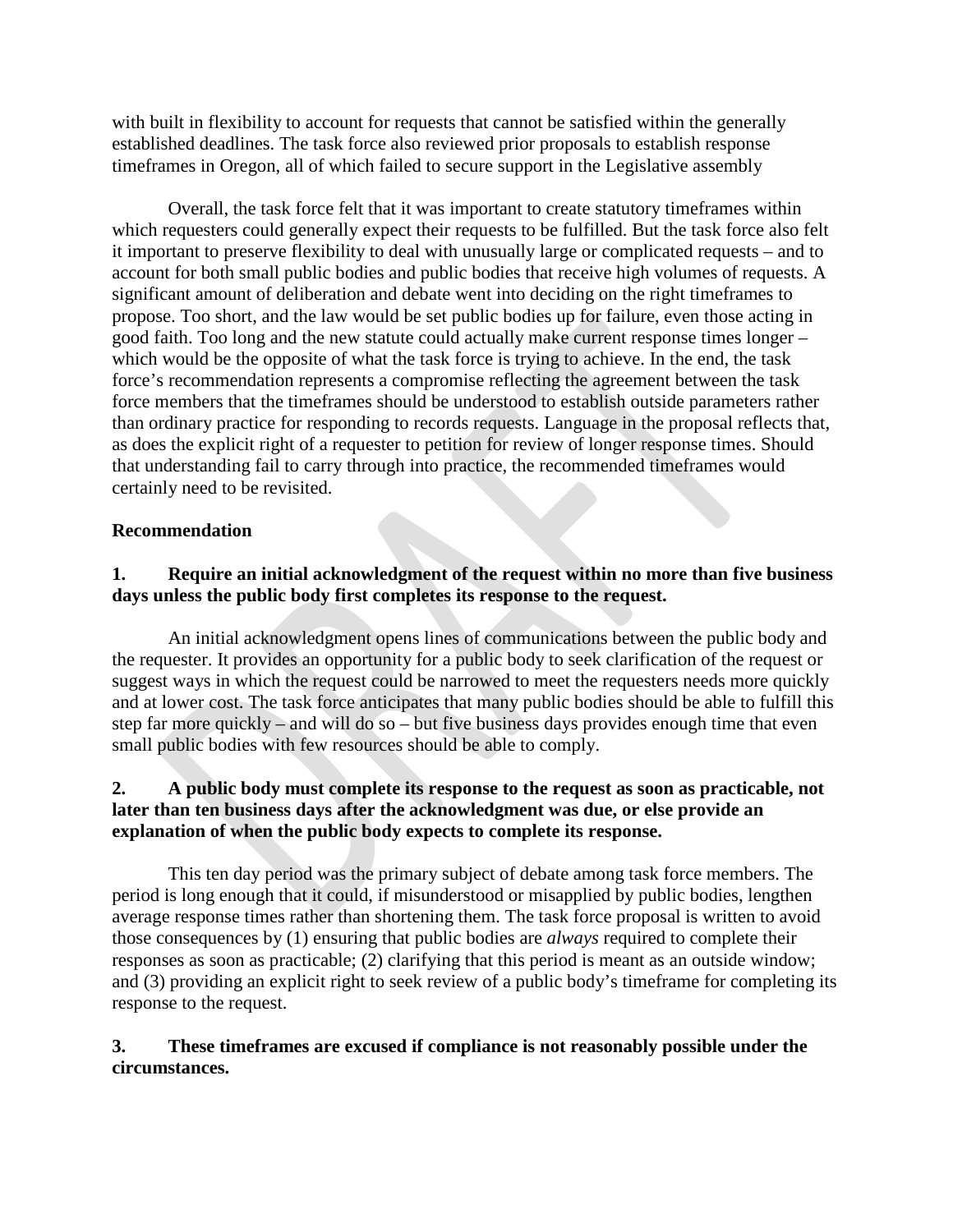The task force heard that there may occasionally be reasons why public bodies are unable to comply with the requirements above. For all but the smallest public bodies, the task force expects that those occasions should be rare, and has therefore crafted the language of the exception narrowly.

### **4. Requesters may petition the Attorney General (state agency records) or District Attorney (any other public body's records) to contest the response time.**

As part of the compromise around the ten-day period, the task force is recommending explicit language making public bodies' response timeframes subject to petition by the public records requester. Although the Attorney General and some district attorneys understand current law to allow them to entertain such challenges, the lack of statewide uniformity favors including such language. Moreover, even where review would be available to a savvy public records requester, the lack of language in the statute expressly permitting review could leave other requesters unaware of their right to challenge a public body's response time.

#### **Exemptions from Disclosure**

#### **Current Law**

When the public records law was enacted in 1973, it included a total of 54 state law exemptions, plus an exemption for records that federal law prohibits state entities from disclosing. Today, there are more than 550 state law exemptions from disclosure. Of these, 85 are found in the Oregon Public Records Law, where a person wanting to know what information is unavailable to the public would most likely think to look. The others are scattered throughout 17 volumes of Oregon statutes. These are incorporated into the Oregon Public Records Law by ORS 192.502(9)(a), sometimes referred to as the "catchall" exemption.<sup>[7](#page-10-0)</sup>

Several inconsistencies can be found in these exemptions. For example, different public bodies have different rules for information connected with matters under civil investigation. Some agencies have temporary exemptions for their investigative materials during the pendency of an investigation, allowing the investigation to proceed to its conclusion before the information becomes public. Others have exemptions that survive beyond the conclusion of the investigation, while others yet enjoy no exemption whatsoever. Another example concerns public bodies that, as part of their public functions, find themselves in competition with private enterprises. The State Accident Insurance Fund Corporation (SAIF), Oregon Corrections Enterprises (OCE) and the Oregon Health Sciences University (OHSU's) all find themselves in regular competition with private sector businesses. And each has an exemption allowing them to withhold "sensitive business records" from public disclosure. But while SAIF's exemption can be overridden when there is a public interest requiring disclosure of particular documents, neither of the other two exemptions is subject to such a limitation. These two examples are by no means exhaustive.

#### **Task Force Review**

<span id="page-10-0"></span> $<sup>7</sup>$  The original version of the law did not include a catchall; instead it provided a specific list of</sup> other statutes that were incorporated into the Oregon Public Records Law.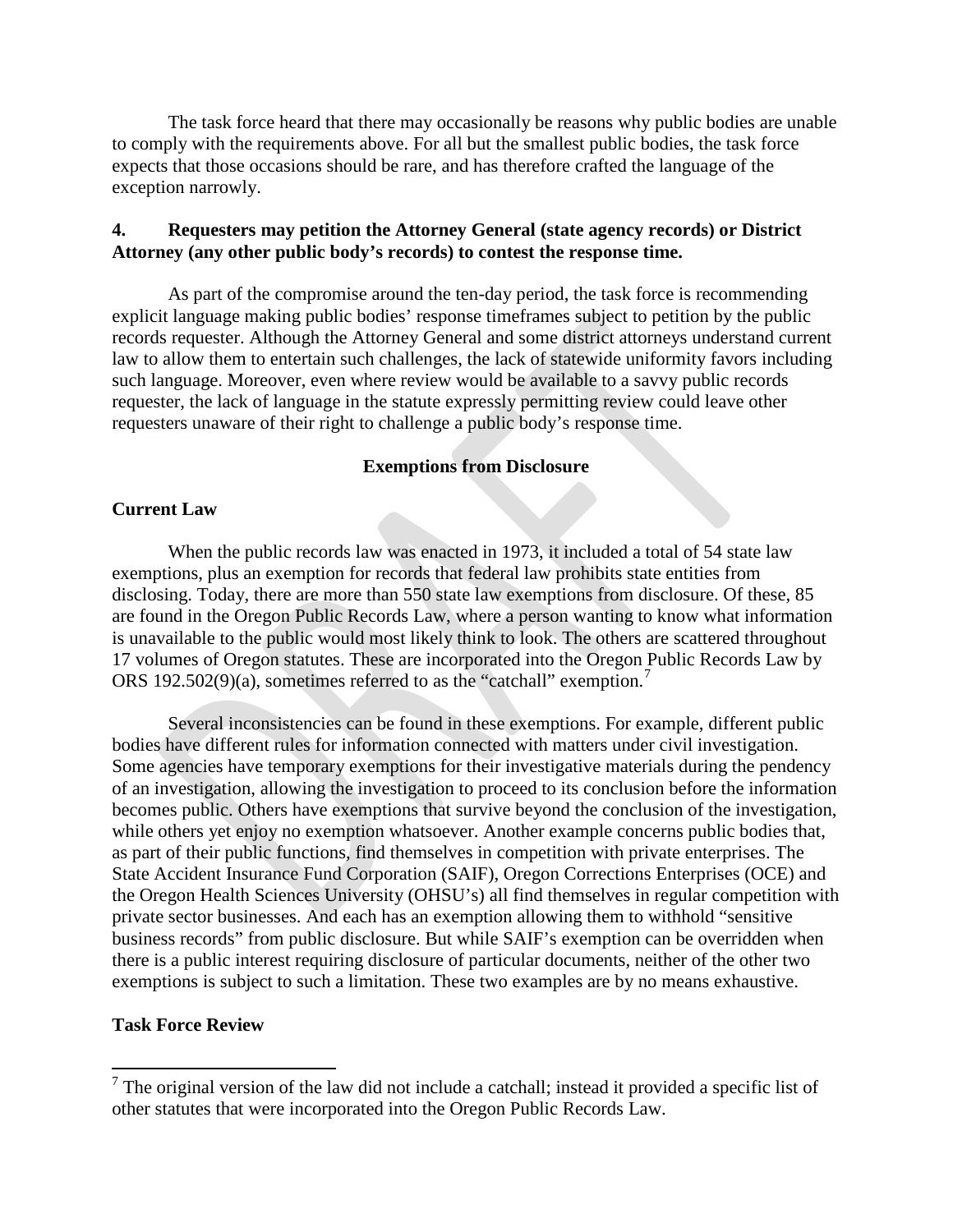The task force dedicated significant time to the issue of exemptions. The numerous exemptions described in this report were identified, put into a rough catalogue, and then divided into categories based on the apparent purpose of the exemption. A subgroup of the task force met several times to discuss the issue and how it might be best approached, and the large group discussed the topic at length.

Comparison to other states confirms that Oregon has a very high number of exemptions. On the one hand, the task force heard that the number of exemptions, combined with the fact that they are scattered throughout the Oregon laws makes it very difficult for public bodies to administer the public records law. This, it turns out, is not a new observation; as early as 1979, the then-State Archivist, J.D. Porter, told legislators that the already-growing number of exemptions was making the public records law more burdensome for public bodies:

With the proliferation of restrictions on access to records and the broad general language in chapter 192 [the Oregon Public Records Law] considerable burden has been placed on the custodian of records.

Minutes of the House Committee on Judiciary, January 31 1979. On the other hand, though, the laws that boast the fewest numbers of exemptions – such as the federal Freedom of Information Act, which provides only nine – have exemptions that are far broader and far more ambiguous than most of the exemptions in Oregon law. The task force recognizes that specificity is a virtue in that it can significantly limit the ability of public bodies to accidentally or intentionally misuse exemptions.

Nevertheless the task force believes that Oregon's exemptions are out of control and need systematic review. The task force has done significant work that should facilitate such a review, and both the task force and the Attorney General's office stand ready to offer further assistance as needed. That commitment includes the proposal to require the creation of a user-friendly catalog of exemptions. But ultimately, exemptions were enacted by the legislature, at the apparent urging of various constituencies that will undoubtedly expect to be heard as this review process proceeds. The task force is not able to fulfill the role of the legislature in that regard; the issue must be addressed legislatively if it is to be comprehensively addressed.

#### **Recommendation**

### **1. Statutorily require the Attorney General to create and maintain a user-friendly electronic catalog of exemptions, allowing requesters and public officials one-stop access to relevant Oregon statutes and court decisions.**

The task force has made significant progress toward this end, and the legislature should ensure that work is preserved and built on going forward. As noted above, the scattering of numerous exemptions throughout the entirety of the Oregon statutes creates a daunting system in which neither public employees nor those requesting public records can be confident that they have a clear understanding of what information is not exempt from disclosure. By requiring District Attorneys to provide the Attorney General with copies of their orders, the task force's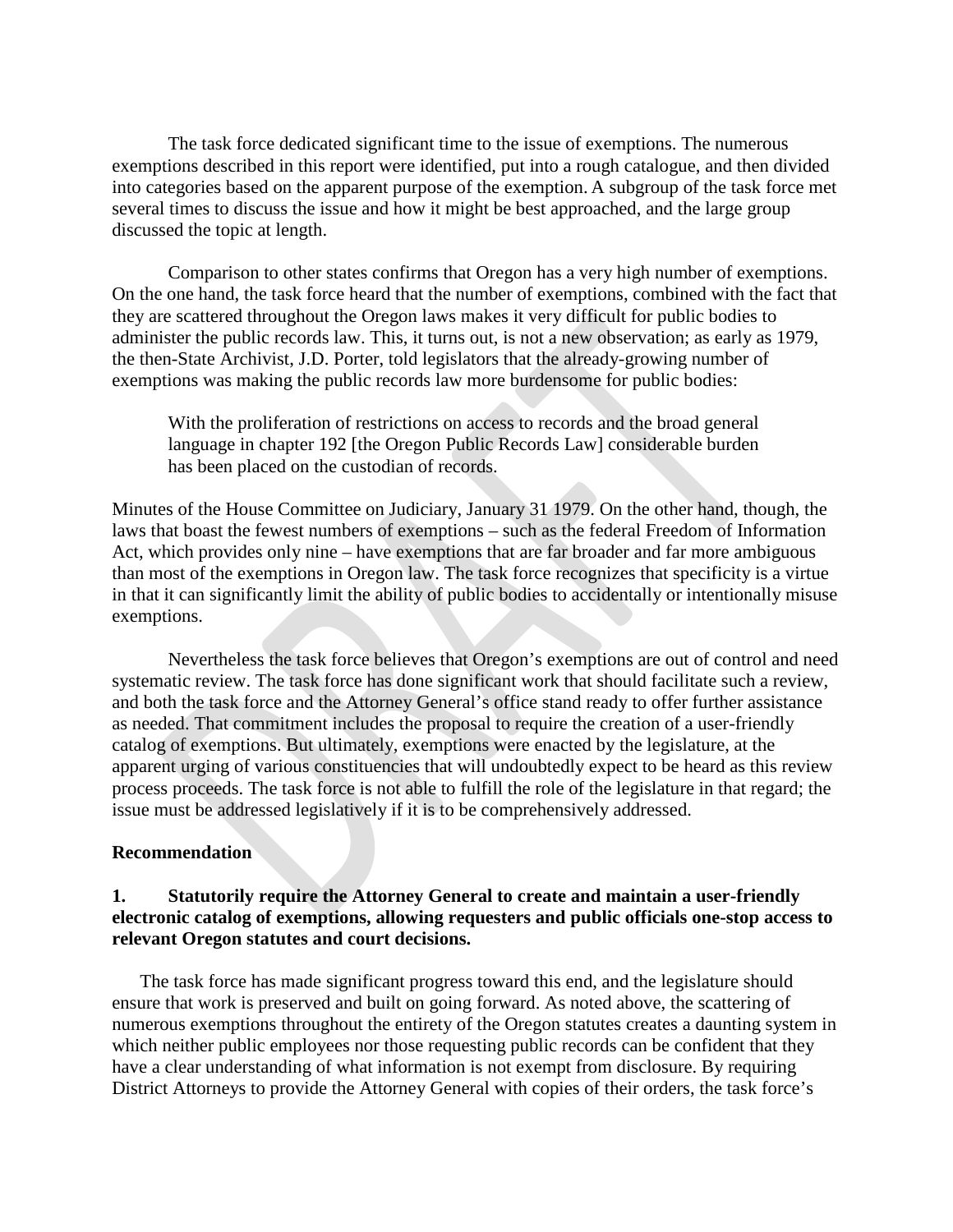proposal will ensure that gaps in the catalogue can be identified. It will also enable the collection of information about how frequently various exemptions are being used in contentious ways across the state. Requiring the Office of Legislative Counsel to provide the Attorney General with information about new enactments creating public records exemptions will also contribute to ensuring a catalogue that is as complete and up-to-date as possible.

## **2. Make a legislative commitment that future exemptions will be carefully considered and written.**

The scattershot spread of exemptions throughout 17 volumes of statutes is the result of 43 years of legislative enactments undertaken with little apparent consideration for consistency. Although the legislature technically cannot bind future legislatures, even an aspirational statement that future exemptions should be crafted rigorously and narrowly is likely to have a profound effect on the choices of future legislatures. In the alternative, the legislature could consider some sort of binding directive to one or more of its administrative offices to flag this issue as it arises going forward.

### **3. The legislature should figure out a plan for comprehensive review of exemptions, with an eye towards reducing the overall number of exemptions and making existing exemptions more consistent with one another.**

At the end of the day, the task force does not have the authority to eliminate exemptions or streamline those it feels should be kept. The task force has done a significant amount of work on this issue and is more than willing to continue its work in support of legislative action. But the proponents of existing exemptions will almost certainly expect to be heard by the legislature if the legislature is going to revisit its prior enactments – and being heard by this task force will not change that expectation. The task force believes that the legislature should come up with a plan for the comprehensive review of existing exemptions, with the goal of creating a more workable system.

# **Transparency by Design**

# **Current Law**

Given that it was written in 1973, it is not remotely surprising that the Oregon Public Records Law was not drafted with today's digital workplace in mind. Although computers existed in 1973 – and indeed some public bodies are using electronic data systems that predate the Oregon Public Records Law – the seismic shift towards computer systems would have been very difficult to predict. Nevertheless, two provisions of the Oregon Public Records Law address electronic records. The first is ORS 192.430, which confirms that the disclosure requirements of the Oregon Public Records Law apply to electronic records and requires public bodies to "furnish proper and reasonable opportunity to assure access" to such records. The second is ORS 192.440(3):

If [a] public record is maintained in a machine readable or electronic form, the custodian shall provide a copy of the public record in the form requested, if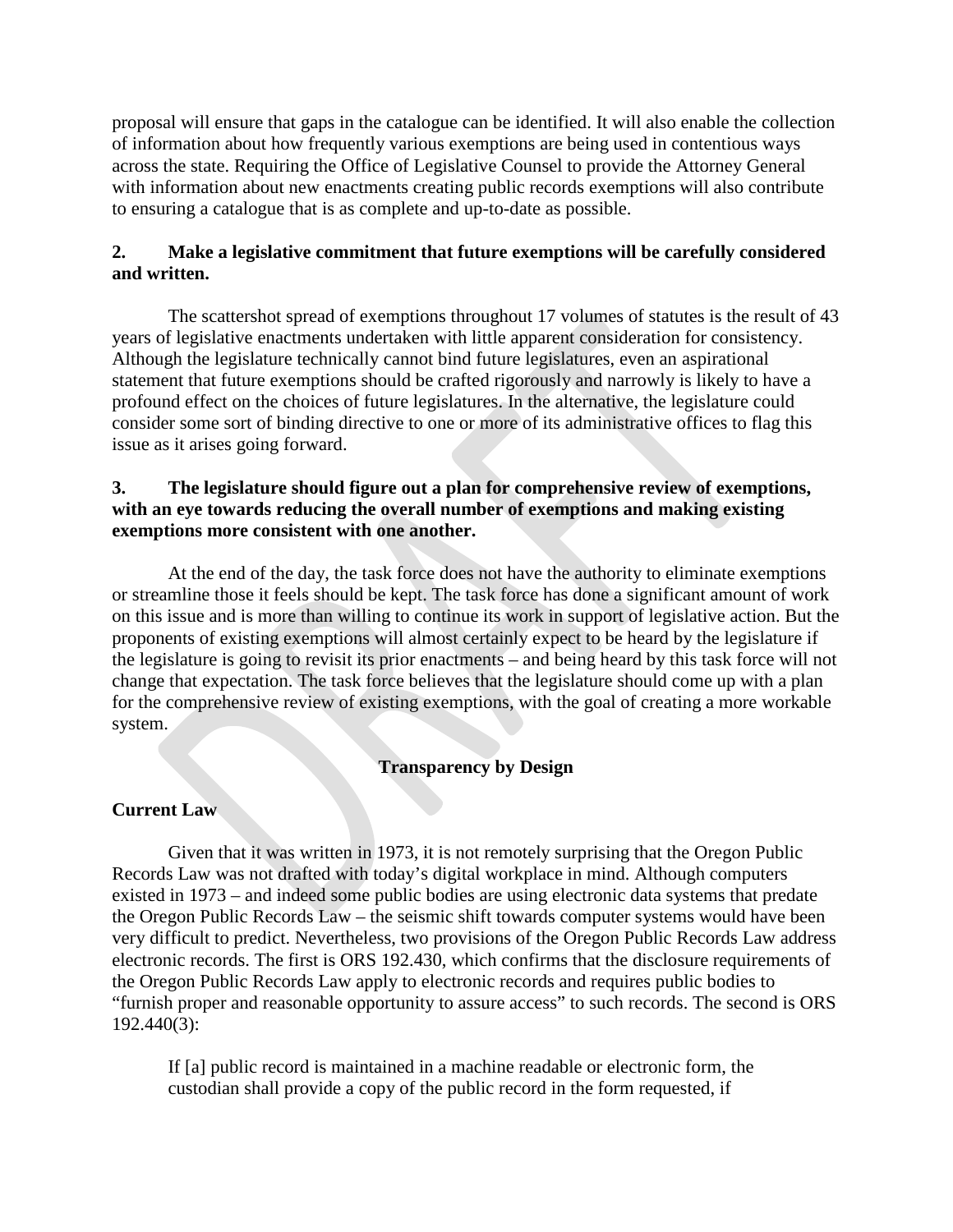available. If [a] public record is not available in the form requested, the custodian shall make the public record available in the form in which the custodian maintains the public record.

These statutes clearly provide a right to obtain electronic records in their original format, or any other format that is "available." Based on these statutes and the general provisions of the Oregon Public Records Law, the Attorney General has concluded that, if a public body uses tools to extract data from electronic systems for its own purposes, it must use those same tools to extract data sought by a public records request. However, a public body is not required to program new or changed tools for the purpose of fulfilling a request. Nor is a public body required to combine data from multiple datasets.

#### **Task Force Review**

On the one hand, the task force has so far spent little time talking specifically about transparency by design. But on the other hand, the task force heard a lot about the significant effects that the digital age has had on the ability of public bodies to administer the Oregon Public Records Law. The chief culprit is probably email – not because it presents unique issues, but because email is ubiquitous throughout government. Public employees can receive easily hundreds of work-related emails every day, each of them a public record that is potentially subject to disclosure on request. In 1973, such communications were obviously unheard of; public employees could speak on the phone or speak in person – neither of which would entail the creation of any public record – or might compose a formal letter or memorandum if a particular matter warranted. In other words, the volume of public records has exploded in the electronic era, and the task force heard how that reality can strain the ability of public bodies to deal with public records requests.

 Journalists who submitted testimony to the public hearings held by the task force identified other problems with Oregon's current approach to electronic public records. Oregon agencies often assert, sometimes correctly, that archaic or propriety data systems cannot export the public records they contain. Public bodies may also deny access to "data dictionaries," which explain how databases are organized. But the task force heard that access to data dictionaries makes it much easier for the requestor to formulate a narrow record request that limits agency staff time. Finally, the rule that public bodies need not combine data from multiple datasets, or even within the same dataset, may artificially restrict public access, given that the ability to combine information is one of the greatest advantages of modern computer technology.

Unless public bodies can find ways to efficiently deal with electronic data, public access to government will remain problematic. Under the current system, the exponentially larger volume of public records that exist in an electronic business place can be reviewed for exemptions only using the same analog method that existed in 1973: a human reader. The problem is obvious enough that, despite a relatively small amount of time spent discussing these issues, the task force believes designing electronic systems with appropriate transparency in mind is crucial to meaningfully improving access to public records.

#### **Recommendation**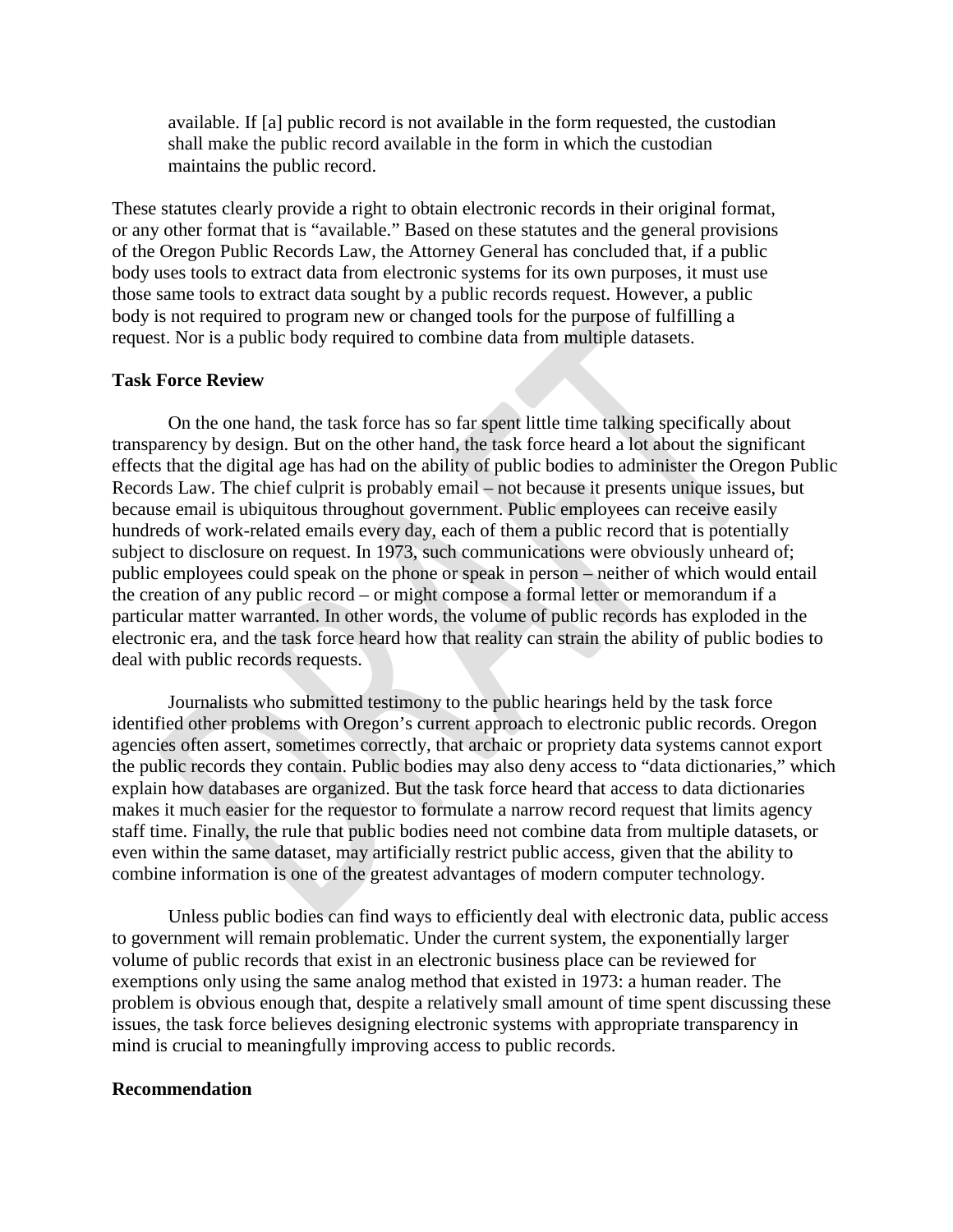# **1. A forward-looking solution to the problem of electronic records is imperative. The task force intends to review this issue further.**

Specific solutions to this problem are, unfortunately, not nearly as obvious as identifying the problem. Information security issues may arise, along with the sheer complexity of designing solutions for a problem stemming from the intersection of a high volume of electronic records and a large number of exemptions from public disclosure. Nevertheless, it is likely that specific improvements – if not complete solutions – can be identified with additional work.

# **2. The legislature may want to consider a simple requirement that public bodies consider the need for appropriate public access when acquiring or designing new electronic systems.**

Although specific solutions to this overall problem will require more thought, it may be desirable to task public bodies acquiring or building specific systems with consideration of these issues in connection with their particular projects. A basic requirement in the public procurement code directing public bodies to consider the need for appropriate public access could create improvements going forward without imposing specific requirements that might carry unintended consequences. In other words, although the task force is not currently in a position to recommend specific future steps going forward, there may be ways to begin to address the issue in more general ways.

### **Public Records Advocate**

# **Current Law**

Oregon does not have a public records advocate, ombudsman, or similar position. At the state level, the Attorney General has authority to issue orders with respect to public records disputes involving state agencies. As a consequence, the Attorney General's office occasionally finds itself essentially mediating public records disputes involving state agencies. The parallel authority of district attorneys with regard to local and county government records may sometimes put district attorneys in a similar position.

### **Task Force Review**

The November 2015 audit report released by the Secretary of State's office highlighted that a number of states have established an ombudsperson to assist public records requesters and public bodies with public records issues, and suggested that Oregon consider following suit. After the issuance of the report, Oregon State Archivist Mary Beth Herkert spoke to the task force about her research into the experience of various states that have created this type of position. She identified genuine independence as a vital factor for insuring that both public records requesters and public officials trust and respect the office. She further emphasized the education that such an office can provide to public bodies and to the public at large as an important factor for success. Different states differ on a number of particulars. For example,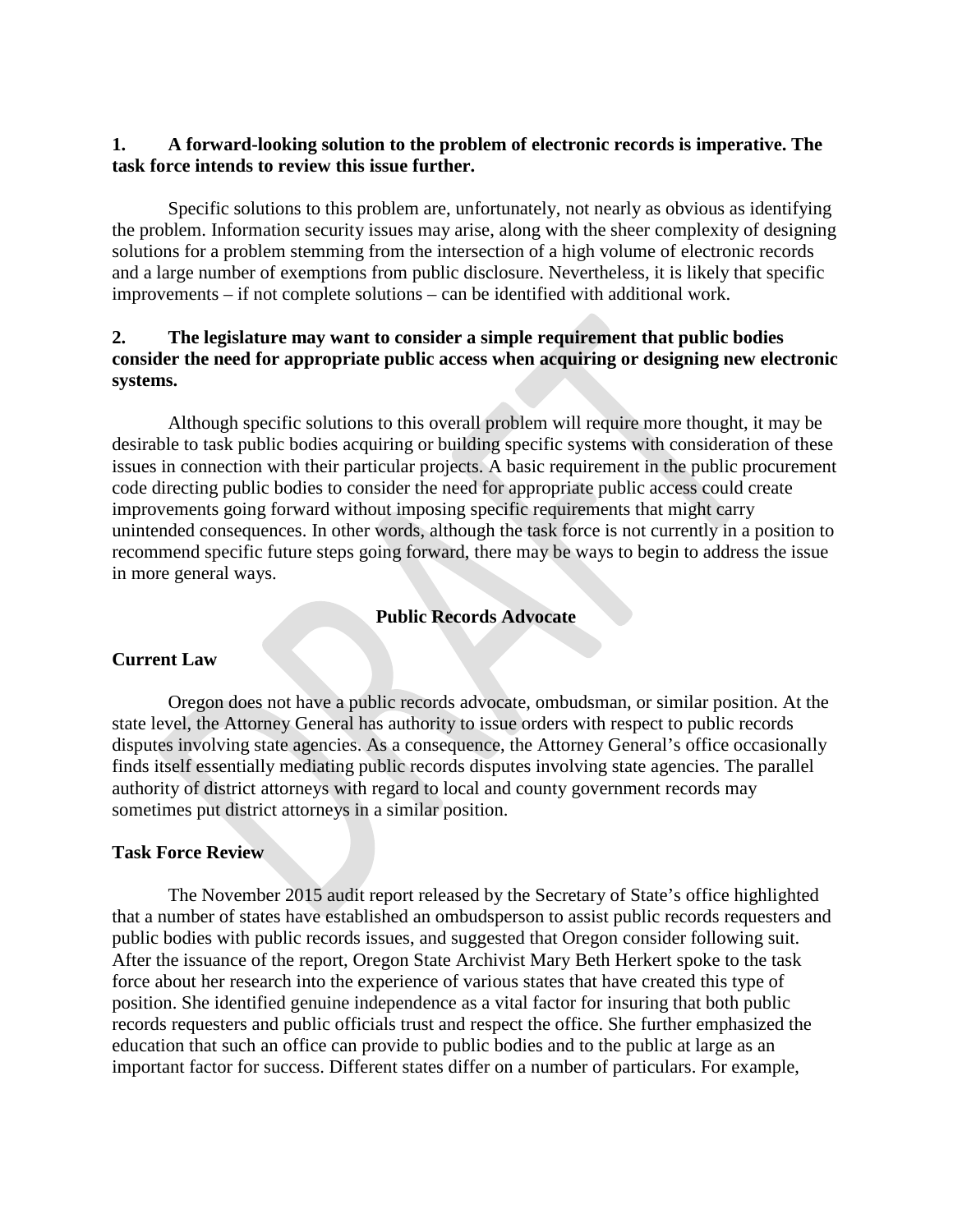some offices have authority to issue advisory opinions, others have authority to make binding decisions, and still others are limited to attempting to mediate the dispute.

Based on this testimony and robust discussion, the task force reached consensus on a number of points. Members agreed that such an office would be invaluable to both requesters and public bodies. The task force unanimously endorses a statewide educational role – for requesters and public bodies alike – along with the ability to mediate disputes that arise between requesters and state or local governments. Members were split on other aspects of the position. Some expressed concern that authorizing the advocate to issue advisory opinions could undercut its role as a mediator of disputes. Others felt that such authority could empower the advocate; if the neutral advocate were inclined to side with the requester, an advisory opinion to that effect could encourage a public body to adopt that view, and conversely an advisory opinion in support of the public body could go a long way toward explaining the decision to the larger public. Given the split of opinion on the task force, this report makes no recommendation with respect to this issue.

Several members of the task force, including representatives of the media, the public, and state and local government, felt that the legislature should also consider giving the advocate authority with respect to the Oregon Public Meetings Law. Currently, most perceived violations of the Oregon Public Meetings Law can only be challenged in court, creating significant potential costs to public bodies and members of the public alike. While the Oregon Government Ethics Commission has limited authority in this area – it can entertain complaints that a public body excluded the public in an unlawful "executive session" – that body is generally charged with enforcing an entirely different sent of laws. The reasons for giving it this limited authority to enforce the public meetings law are unclear.

### **Recommendation**

# **1. Create an independent office in order to ensure that it can be trusted to act fairly.**

The legislature should create a public records advocate. The office should be vested with sufficient independence that its neutrality will be trusted by both public records requesters and public bodies.

### **2. Provide the advocate with resources to train state and local government employees across Oregon, and to educate members of the public.**

A public records advocate charged with providing free training to government entities across the state would be very useful in fostering a culture of government transparency throughout the state. Authority to also educate members of the public will help ensure that the public understands when government entities are faithfully implementing the will of the legislature, particularly when decisions to withhold records might otherwise seem inconsistent with the public interest.

# **3. Make mediation services of the advocate available at no cost to requesters and public bodies acting in good faith.**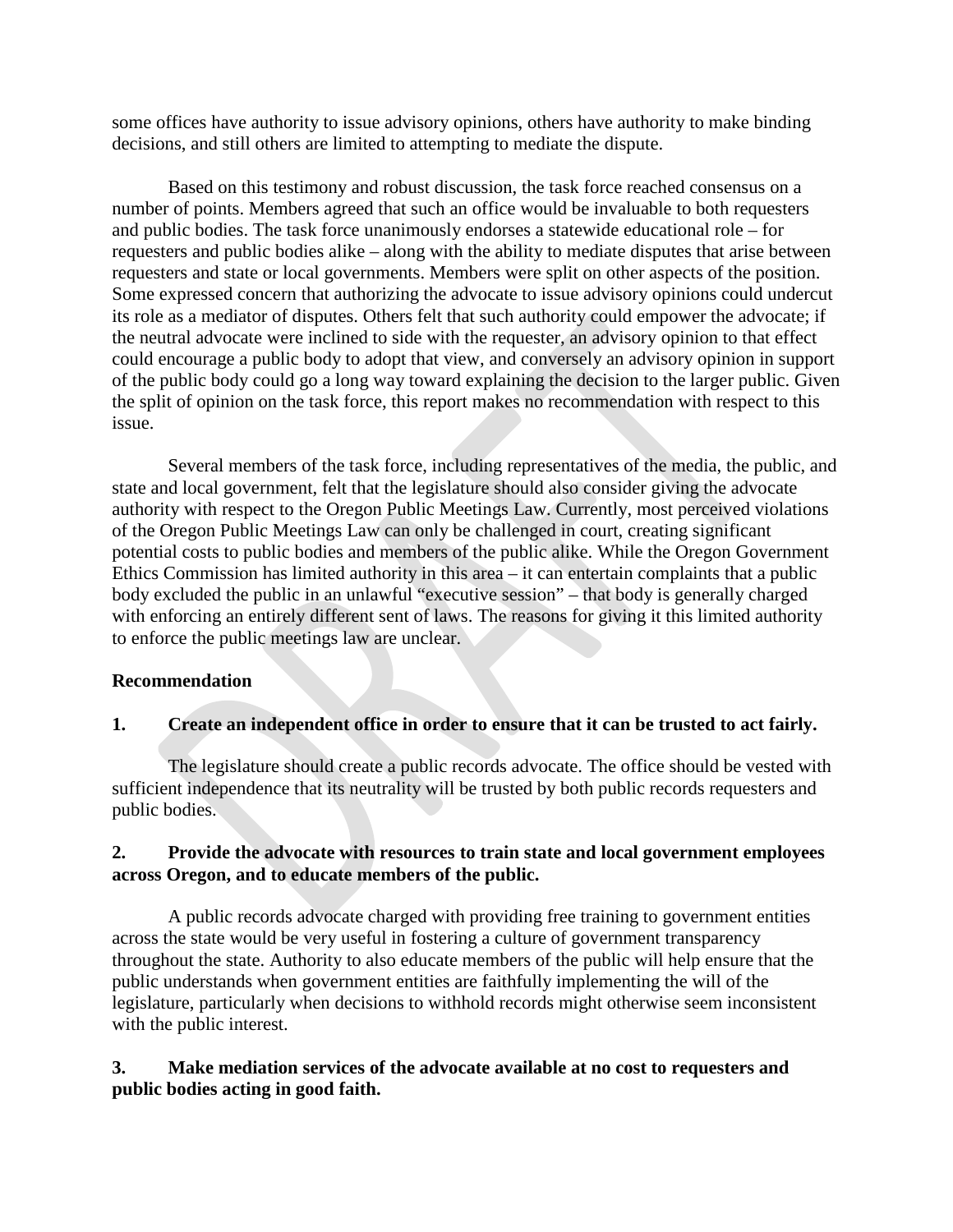It is clear that neither public records requesters nor public bodies responding to public records requests have a monopoly on the truth. Though government may too often default to secrecy, public records requests can be overly broad, or reflect private interests that are not aligned with the public's interest in how government resources are allocated. Robust authority for an independent advocate to mediate public records disputes can allow the public to see the extent to which government institutions need to improve – and to more objectively evaluate allegations that the public body is flouting the law.

### **4. Consider providing the advocate with additional resources to help public bodies respond to public records requests.**

As discussed at some length above, the digital office environment of the  $21<sup>st</sup>$  century creates significant challenges for public bodies responding to public records requests. Those challenges are magnified for small public bodies. To the extent that a public records advocate could be empowered to provide such resources to public bodies, that could be extremely helpful.

### **5. Consider giving the advocate authority with respect to the Oregon Public Meetings Law as well.**

Like public records issues, public meetings issues can create rifts between members of the public and representatives of government. Though the task force has not studied the public meetings law, many members suggested that the advocate could be useful in this context as well.

### **Cost of Public Records**

### **Current Law**

Oregon law allows public bodies to charge fees for public records that are "reasonably calculated to recover actual costs." ORS 192.440(4). The appellate courts have indicated that this allows charges for staff time as well as materials necessary to provide access to public records. Fees may be waived or reduced if disclosure is in the public interest because it will primarily benefit the general public. But even if that condition is met, public bodies are not required to waive fees; they may refuse to do so unless that refusal is unreasonable.

### **Task Force Review**

Multiple constituents identified the costs charged by public bodies as a major impediment to public access to records. Some members of the press and the public expressed the view that public bodies will waive charges if the information disclosed will be favorable to public body, but not if the information will be unfavorable. Others observed that there is a significant lack of uniformity in fee structures and waiver decisions. This can contribute to confusion or even distrust; if one government entity is willing to provide information at low cost – or even no cost at all – why would another one insist on payment of fees?